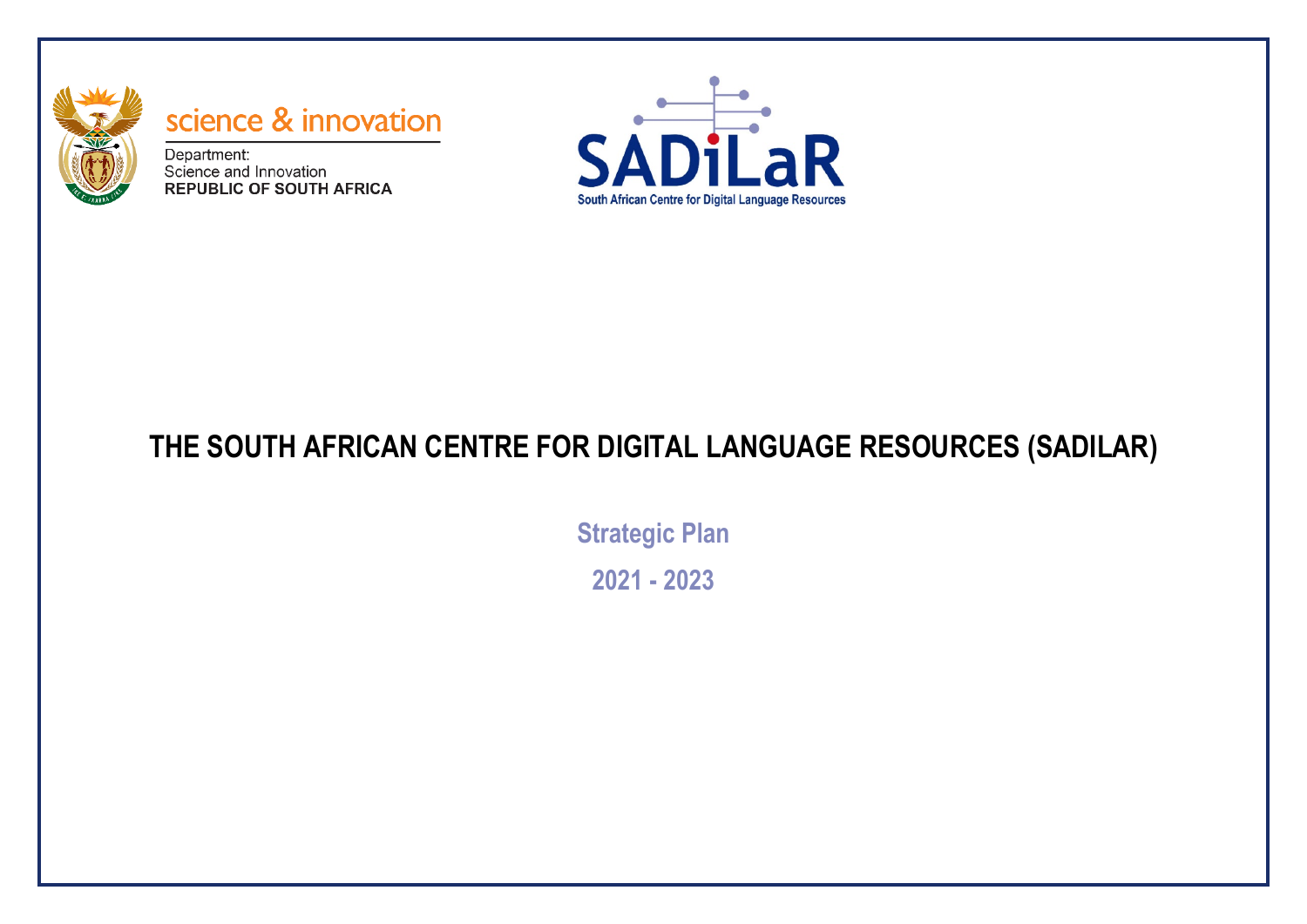## **CONTENTS**

| 1 <sub>1</sub> |  |  |  |
|----------------|--|--|--|
| 1.1.           |  |  |  |
| 1.2.           |  |  |  |
| 1.3.           |  |  |  |
| 1.4.           |  |  |  |
| 1.5.           |  |  |  |
| 1.6.           |  |  |  |
|                |  |  |  |
| 3.             |  |  |  |
| 4.             |  |  |  |
| 5.             |  |  |  |
| 6.             |  |  |  |
| 6.1.           |  |  |  |
| 6.2.           |  |  |  |
| 6.3.           |  |  |  |
|                |  |  |  |
| 7.1.           |  |  |  |
| 7.2.           |  |  |  |
| 7.3.           |  |  |  |
| 7.4.           |  |  |  |
| 7.5.           |  |  |  |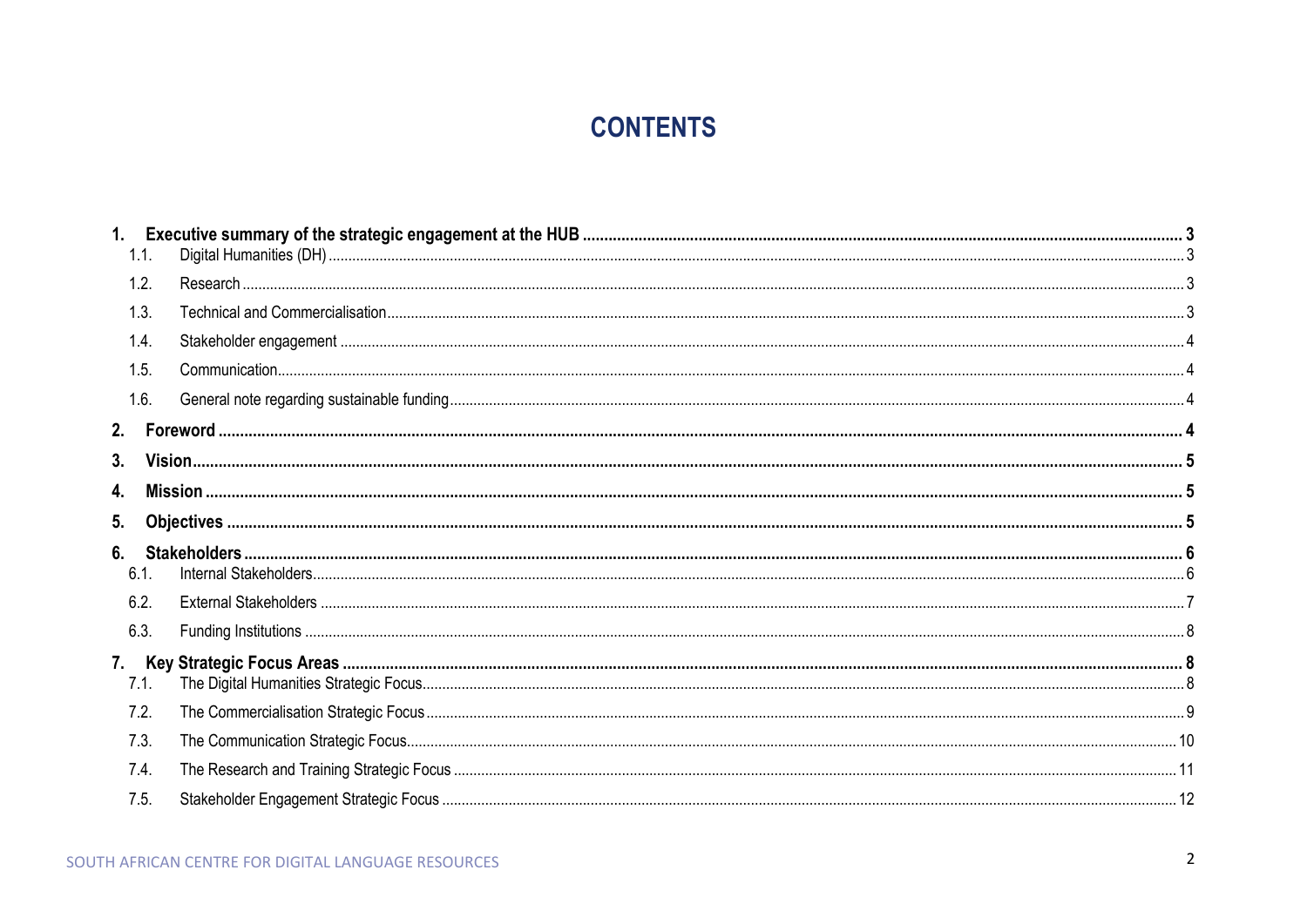## <span id="page-2-0"></span>**1. EXECUTIVE SUMMARY OF THE STRATEGIC ENGAGEMENT AT THE HUB**

The SADiLaR (draft) Strategic Plan 2021-2023 is premised on the work that is already underway, and also launches several new initiatives. While maintaining its strategic focus as articulated in the Department of Science and Innovation (DSI) contract, and excellent delivery and reporting, the imperative exists to create a strategic framework through which this DSI mandate can be achieved – and even exceeded. The objective is to strategically position SADiLaR as a locally engaged and impactful research infrastructure with a strong global presence. The strategic plan will steer SADiLaR through a period that is likely to demand that its programmes be responsive and impactful to society, while utilising innovative technology that predicts and addresses language-technology needs, and commercialisation initiatives that mitigate future government fiscal frugality as a result of economic challenges. The plan will also be reviewed and updated, where required, once the DSI's new Decadal Plan is finalised. The following strategic factors form the backdrop for the strategic choices underpinning the strategic plan.

In order for SADILaR to strengthen the execution of its longer-term mandate, the following six strategic priority areas need to be supported and acted upon:

#### <span id="page-2-1"></span>**1.1. Digital Humanities (DH)**

- DH is a relatively new research field within the South African context that offers many novel opportunities.
- Objective: To foster collaborations between computationally skilled groups and researchers from the Humanities and Social Sciences (HSS) as well as to capacitate with computational skills. The Escalator project has been initiated to address this imperative.

### <span id="page-2-2"></span>**1.2. Research**

- A lack of natural language processing (NLP) skills exists in South Africa.
- Objective: SADiLaR needs to stimulate and grow research skills within this domain. This could be done through the introduction of virtual labs with specific focus areas. The introduction of the BA in Language Technology Programme (NLP) by SADiLaR's CTexT node is a long-term strategic intervention.
- <span id="page-2-3"></span>**1.3. Technical and Commercialisation**
	- There is a funding and sustainability risk for SADiLaR work beyond current DSI funding.
	- Objective: SADiLaR needs to develop a commercialisation framework to mitigate this risk.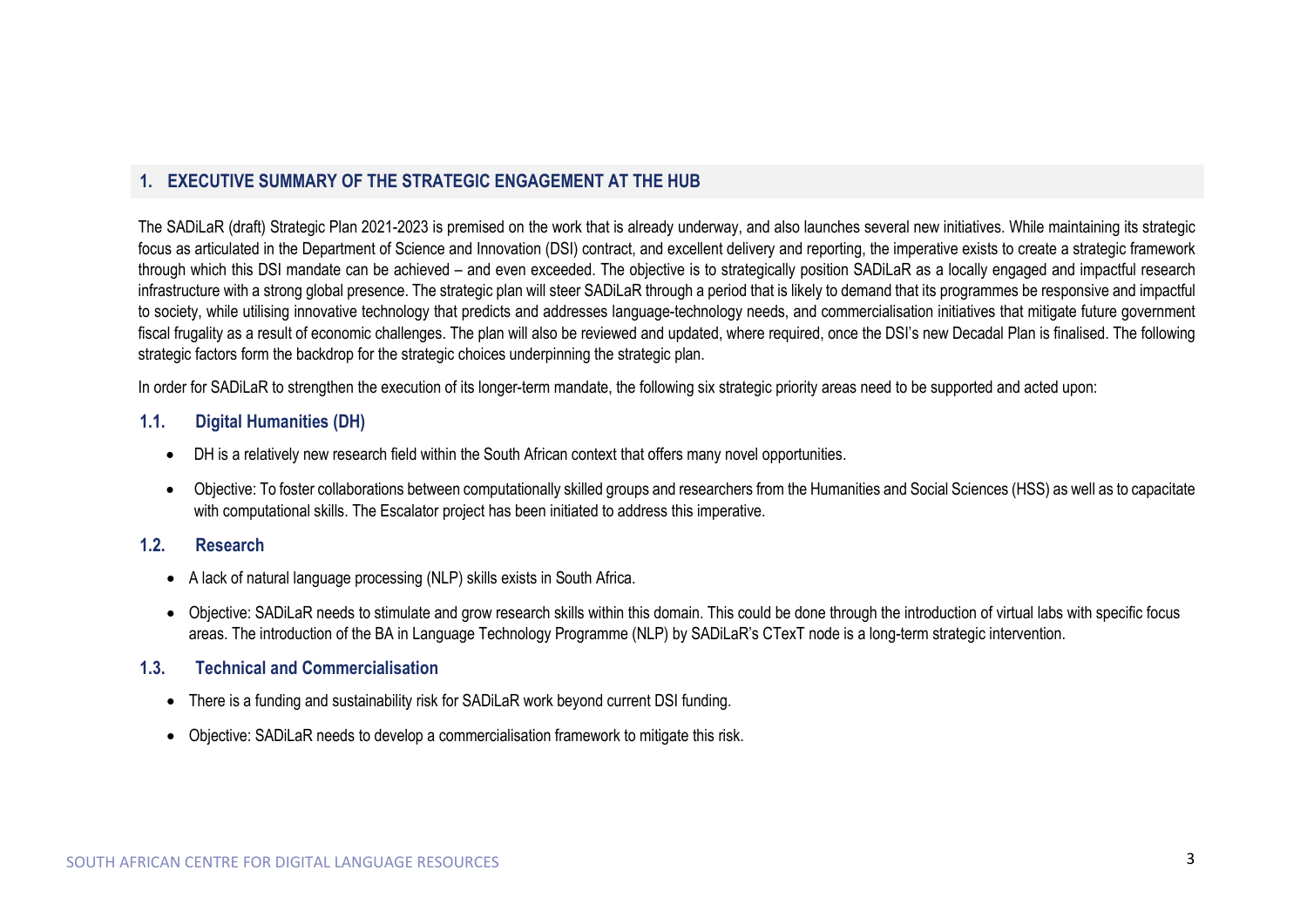## <span id="page-3-0"></span>**1.4. Stakeholder engagement**

- Even though SADiLaR is known to stakeholders in the relevant fields, this network can be extended to increase SADiLaR's impact in society.
- Objective: SADiLaR needs to strengthen stakeholder relationships and build mutually beneficial, non-competing partnerships.

## <span id="page-3-1"></span>**1.5. Communication**

- Much of the work done by SADiLaR has been focused on the academic environment. However, the broader community may also benefit from the Centre's output.
- Objective: SADiLaR needs to translate research to the broader community to ensure that what it does is also clear to non-academics, and it needs to improve media outreach, e.g., radio, television, etc.

## <span id="page-3-2"></span>**1.6. General note regarding sustainable funding**

- As noted in the original DSI agreement, the Centre itself will be mainly reliant on government funding for sustained operations. However, alternative funding partnerships available through existing networks such as Common Language Resources and Technology Infrastructure (CLARIN) must be considered and exploited.
- Objective: Reach out and intensify collaborations with existing networks to achieve sustainable funding.

## <span id="page-3-3"></span>**2. FOREWORD**

### *From the Executive Director of the South African Centre for Digital Language Resources*

The South African Centre for Digital Language Resources, also referred to as SADiLaR, is a research infrastructure (RI), whose strategic function is to create, manage and distribute digital resources, as well as applicable software, to all South Africa's official languages in order to stimulate and support research and development in the Humanities and Social Sciences (HHS). This strategic function is responsive to the imperatives of the Constitution of the Republic of South Africa, 1996, and the Use of Official Languages Act, 2012, pertaining to the equal development and use of the 11 official languages of the country.

SADiLaR is hosted at the North-West University (NWU) and is funded by the DSI. It is one of the RIs of the DSI's South African Research Infrastructure Programme (SARIR) programme. It is the first (and currently the only) infrastructure of its sort in Africa. SADiLaR's hub is located at the NWU and links to various nodes, located across South Africa, that assist in the development, research and support of all the official languages of South Africa. SADiLaR's core mandate is thus to drive the digitisation programme (natural language processing), which involves the creation of relevant text, speech and multimodal resources for the research and development of SA's 11 official languages, and also a DH programme that focuses on research capacity building.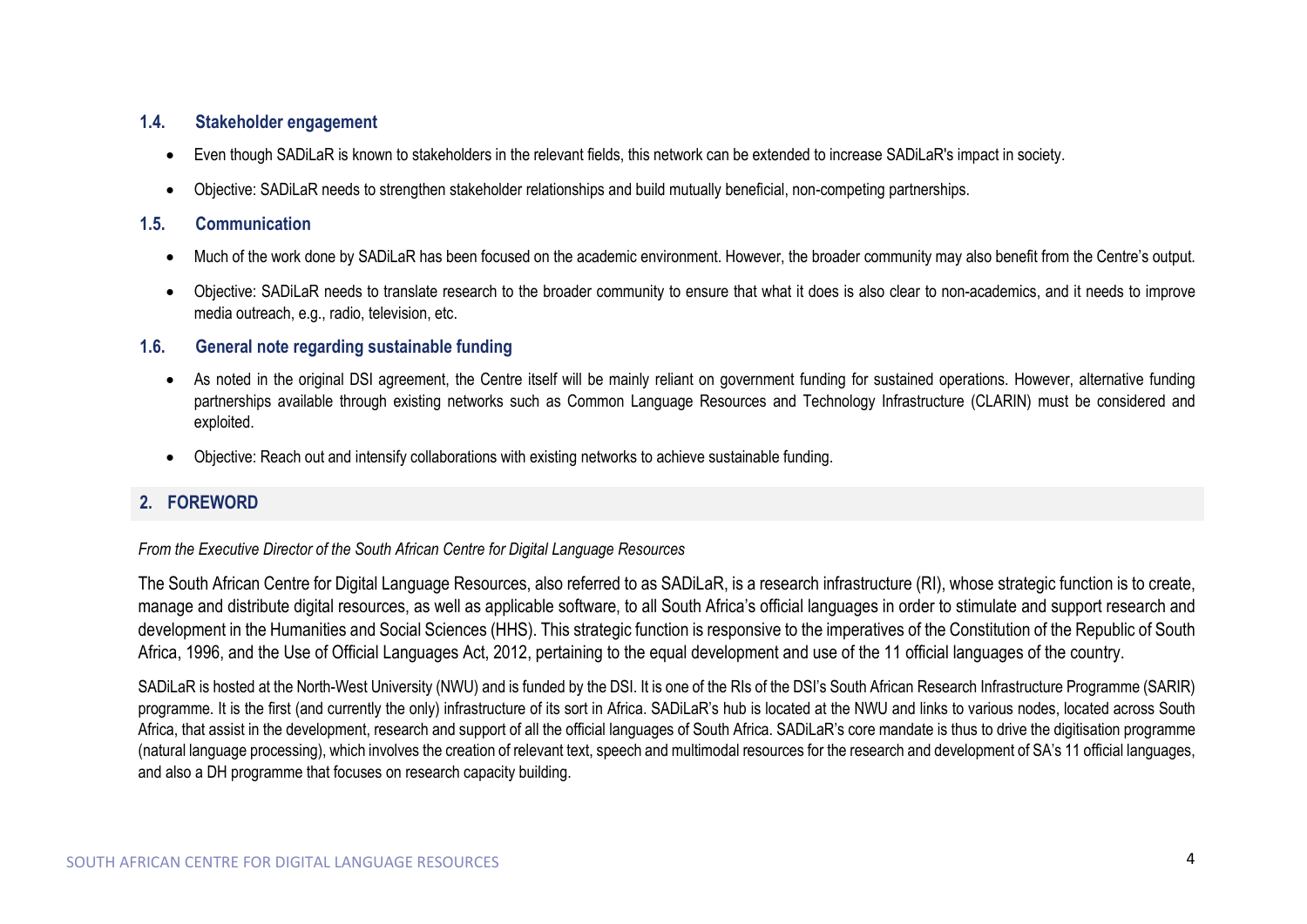This strategy seeks to articulate a vision that stimulates and enables digital research and development of all 11 official languages as articulated in the Constitution, 1996, read together with the Use of Official Languages Act, 2012. Through this strategy, SADiLaR seeks to articulate the five focus areas that will operationalise the mandate of the hub and achieve the objectives of its contract as set out by DSI. The strategy will leverage the successes that have been achieved hitherto since the establishment of the Centre.

## <span id="page-4-0"></span>**3. VISION**

To stimulate and enable digital research and development in South Africa's 11 official languages, to cultivate, create awareness and grow DH scholarship in South Africa and the continent, while creating strategic synergies with local and international partners with similar or complementary infrastructure.

## <span id="page-4-1"></span>**4. MISSION**

To develop and promote all 11 official languages to be capable of expressing all forms of knowledge, and to drive their use and function in research and development, education, social transformation, trade, and economic and scientific development.

SADiLaR aims to espouse the RICH Plus T (RICHT) Principles:

- **R**= SADiLaR undertakes to promote mutual **respect**, courtesy and inclusivity in an environment driven by research and productivity.
- **I**= SADiLaR promises to inspire innovation that is **impactful** and contributes meaningfully to the community.
- **C**= SADiLaR commits to carefully and effectively **communicate** with all its strategic partners and stakeholders.
- **H**= SADiLaR undertakes to transform research and teaching in the **humanities and social sciences** through a high-impact DH programme.
- **T**= SADiLaR undertakes to drive with determination, with commitment to **teamwork and trust** between staff, management, strategic partners, and stakeholders.

## <span id="page-4-2"></span>**5. OBJECTIVES**

- a. To stimulate and advance the scholarship of DH across South African Higher Education (HE) sector through collective and collaborative engagements (e.g., enabled through the Escalator project and other incentives).
- b. To open new frontiers of research in the HSS in general by facilitating access to training, tools, and exposure to new methodologies as early as possible.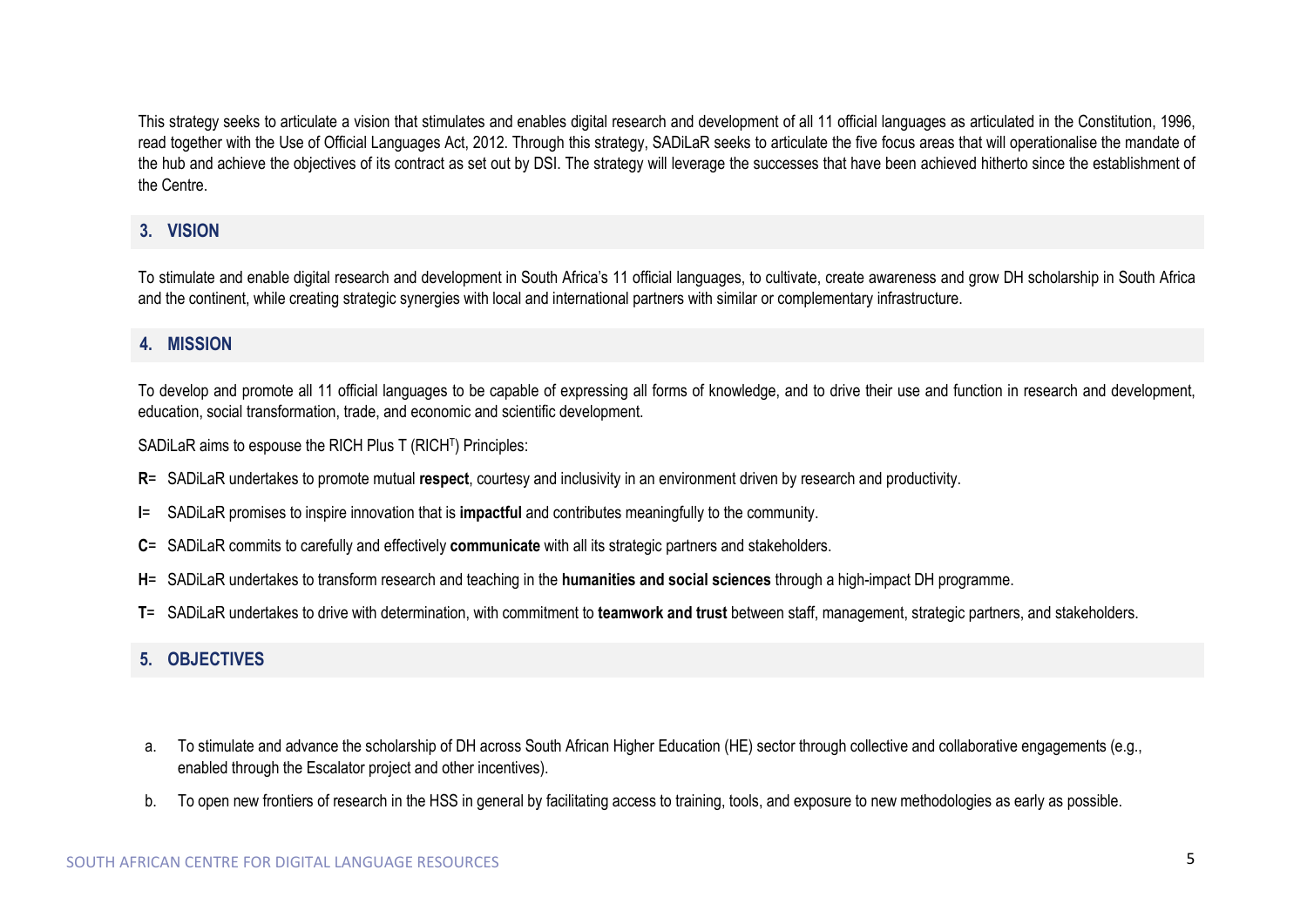- c. To provide digital resources and tools for the development of a wide range of language-technology applications (e.g., in the fields of health services, education, social services and business, and support of other infrastructures and initiatives).
- d. To document the nature and use of local African languages, including cultural-heritage practices as part of a living archive (e.g., enabled through language laboratories/hubs and platforms).

## <span id="page-5-0"></span>**6. STAKEHOLDERS**

In order for SADiLaR to successfully execute its strategic plan, it has identified partner institutions that are crucial in supporting the Centre's work. The stakeholders are broadly divided into two groups, first those based in South African HE institutions (particularly where SADiLaR nodes are based) and, second, those based on the broader African continent and in Europe.

#### <span id="page-5-1"></span>**6.1. Internal Stakeholders**

- Scope: within academic institutions
- African language and other Humanities schools/departments or Centres of Excellence
- Computer Science schools/departments
- University publishers (Wits University Press, UKZN Press, etc.)
- University executives and councils
- Public university language units/centres
- Research centres/institutes e.g., Indigenous Knowledge Systems (IKS)
- Technology Units/Centres
- University Innovation Hubs/Centres
- Museums for archives
- Corporate Relations/Public Relations divisions
- Students, especially mother-tongue enrolment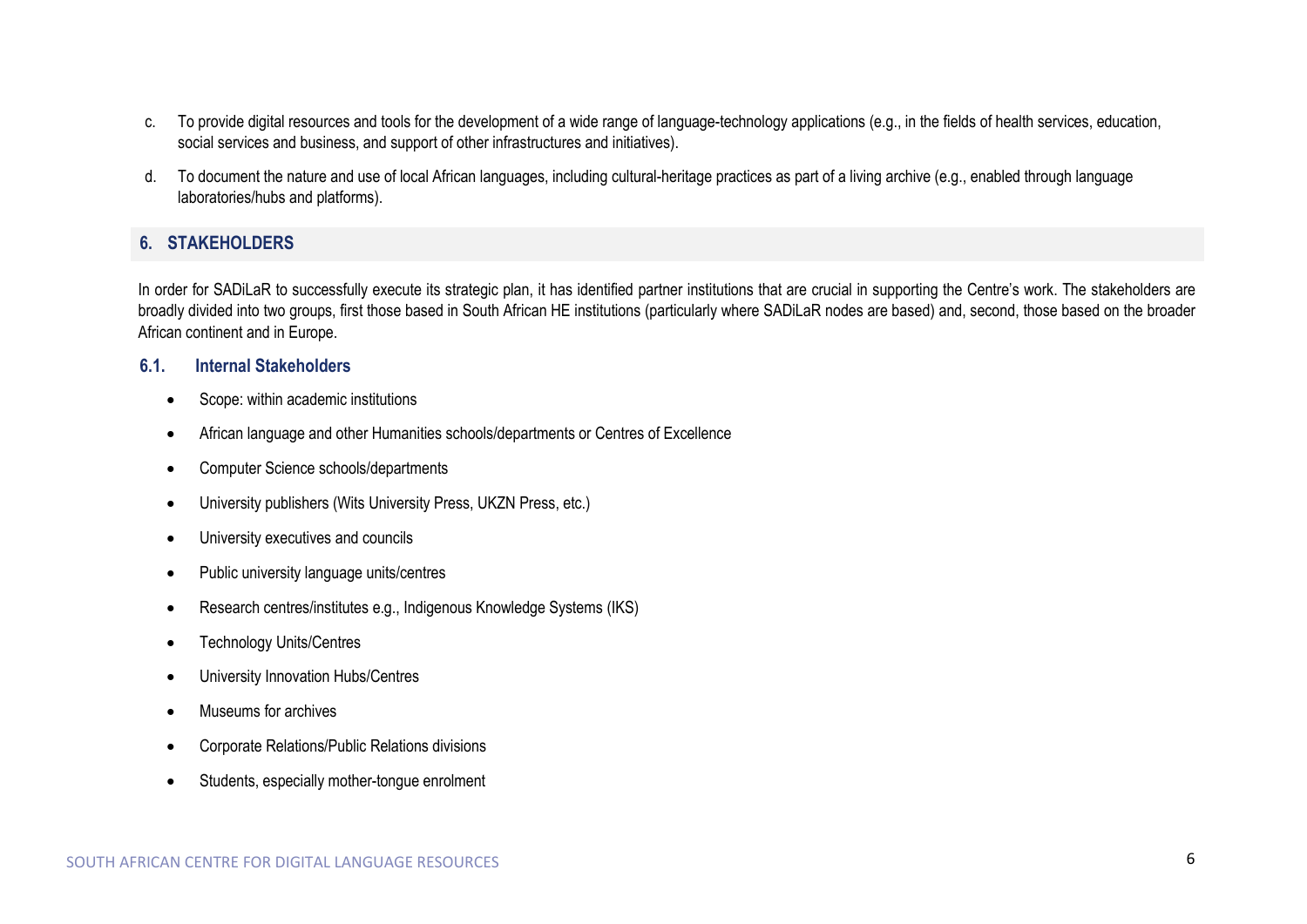- SADiLaR's nodes
- SADiLaR governance committee members

### <span id="page-6-0"></span>**6.2. External Stakeholders**

- Scope: within Africa and broader
- The Department of Science and Innovation (Key Partner)
- The Pan South African Language Board (PanSALB), South Africa
- The Department of Sport, Arts and Culture (DSAC), South Africa
- Other government departments e.g., Department of Basic Education
- African Academy of Languages (ACALAN)
- Solomon Projects Language Academy (SPLA)
- GAFAM Google, Apple, Facebook, Amazon, Microsoft
- Centre for Digital Humanities University of Lagos (CEDHUL) and other global DH centres
- The Southern African Development Community (SADC) and other regional communities
- Financial institutions and other private sector institutions, which could include corporations and organizations that have large amounts of text/data, e.g., Greenpeace/insurance companies
- Baidu, Alibaba, Tencent, Oracle, IBM, Accenture, SAP, Saigen, RI colleagues CLARIN member countries
- The People of South Africa
- Language and culture organisations that are not affiliated with a centre or university department, e.g., The Zuid-Afrikahuis in Amsterdam, the Netherlands
- Researchers in countries similar to SA, for instance India, which also has many languages, many of them under-resourced. Several South American countries also fit this description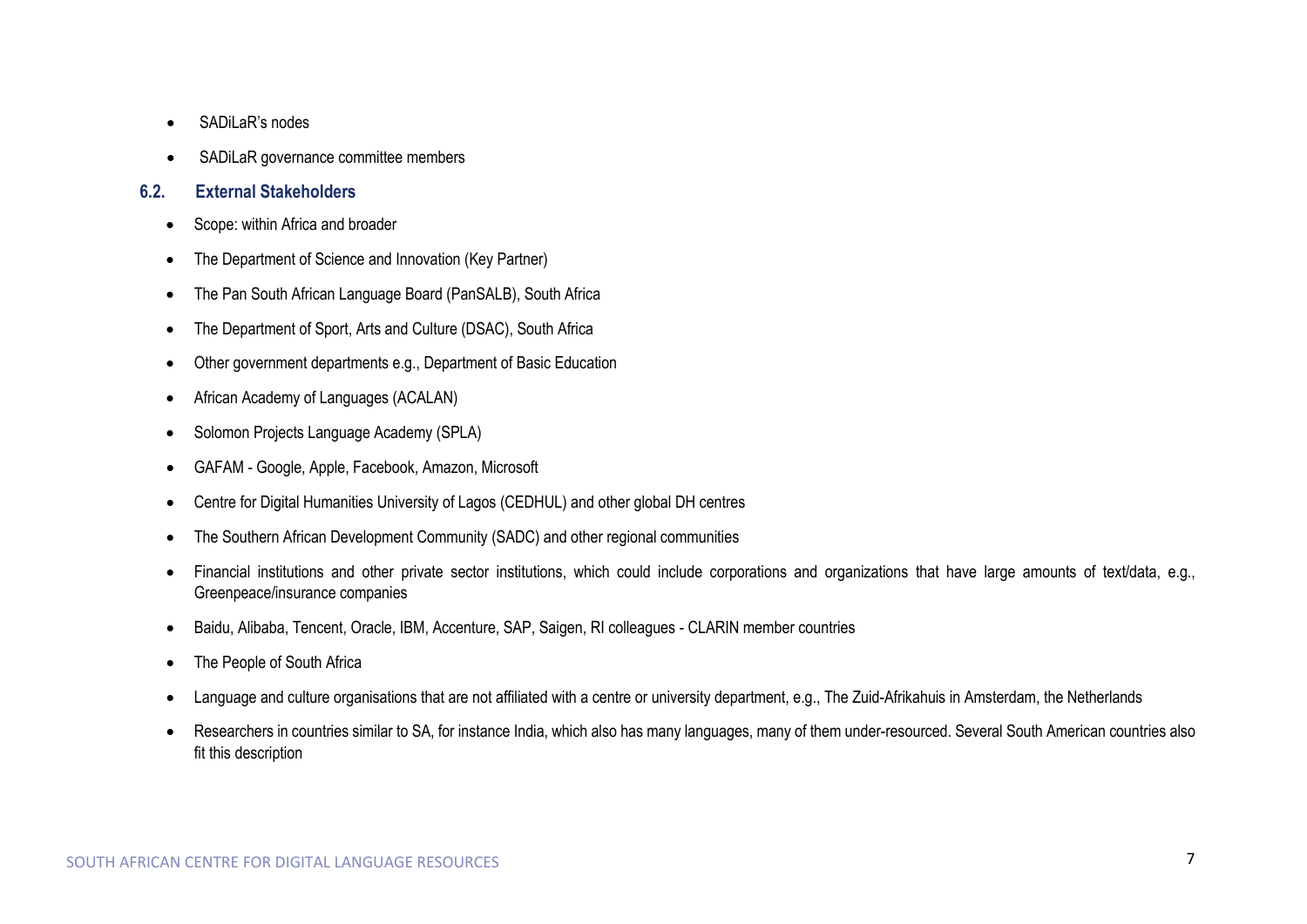- Academic associations Southern African Linguistics and Applied Linguistics Society (SALALS), African Language Association of Southern Africa (ALASA), South African Association for Language Teaching (SAALT), Network for Digital Humanities in Africa etc.)
- GLAM Sector (Galleries, Libraries, Archives, and Museums)
- Summer Institution of Linguistics International

## <span id="page-7-0"></span>**6.3. Funding Institutions**

The Centre is fully funded by the DSI. The risk of relying on government funding is articulated in SADiLaR's risk register (*attached*). The strategy to sustain the mission and mandate of the Centre will be articulated as part of SADiLaR's **Commercialisation Strategy** that is currently under development.

In the medium term, partnering with similar institutions that share elements of SADiLaR's mission and vision can help leverage limited funding. Investigating existing capacity and applying for external funding calls can be investigated.

## <span id="page-7-1"></span>**7. KEY STRATEGIC FOCUS AREAS**

### <span id="page-7-2"></span>**7.1. The Digital Humanities Strategic Focus**

This focus is consistent with **Objective a**. of this strategy: Objective a. to stimulate and advance the scholarship of DH across South Africa's HE sector). The imperative to cultivate and grow the DH scholarship across all South Africa's public universities has been articulated.

Currently, SADiLaR is seen as linked with the DH research field. For instance, SADiLaR organises monthly DH colloquia and is active in the local/regional Digital Humanities Association of Southern Africa (DHASA) as well as the world-wide Alliance of Digital Humanities Organizations (ADHO) organizations.

Given the structure of the organization, SADiLaR is well placed to boost the field of DH in South Africa. A relatively large team with varied research backgrounds is available. Furthermore, researchers (mainly from HSS) in South Africa are interested in the new field of DH.

There are several challenges that need to be addressed. First, the visibility of DH in South Africa will need to be improved. This will happen through the organization of events such as the DH Colloquium series and DH conferences and workshops, both nationally as well as internationally. Second, researchers will need guidance to move into the field of DH. This requires reskilling and training, mostly in the more computational aspects of the field. Additionally, a support network is indispensable for researchers entering the DH field. Both DH education and the development of a community of practice is envisioned in the Escalator project. Specific attention will be paid to introducing DH scholarship and methods to Historically Disadvantaged Institutions (HDIs) and strategically partnering them with institutions where such work is already more advanced.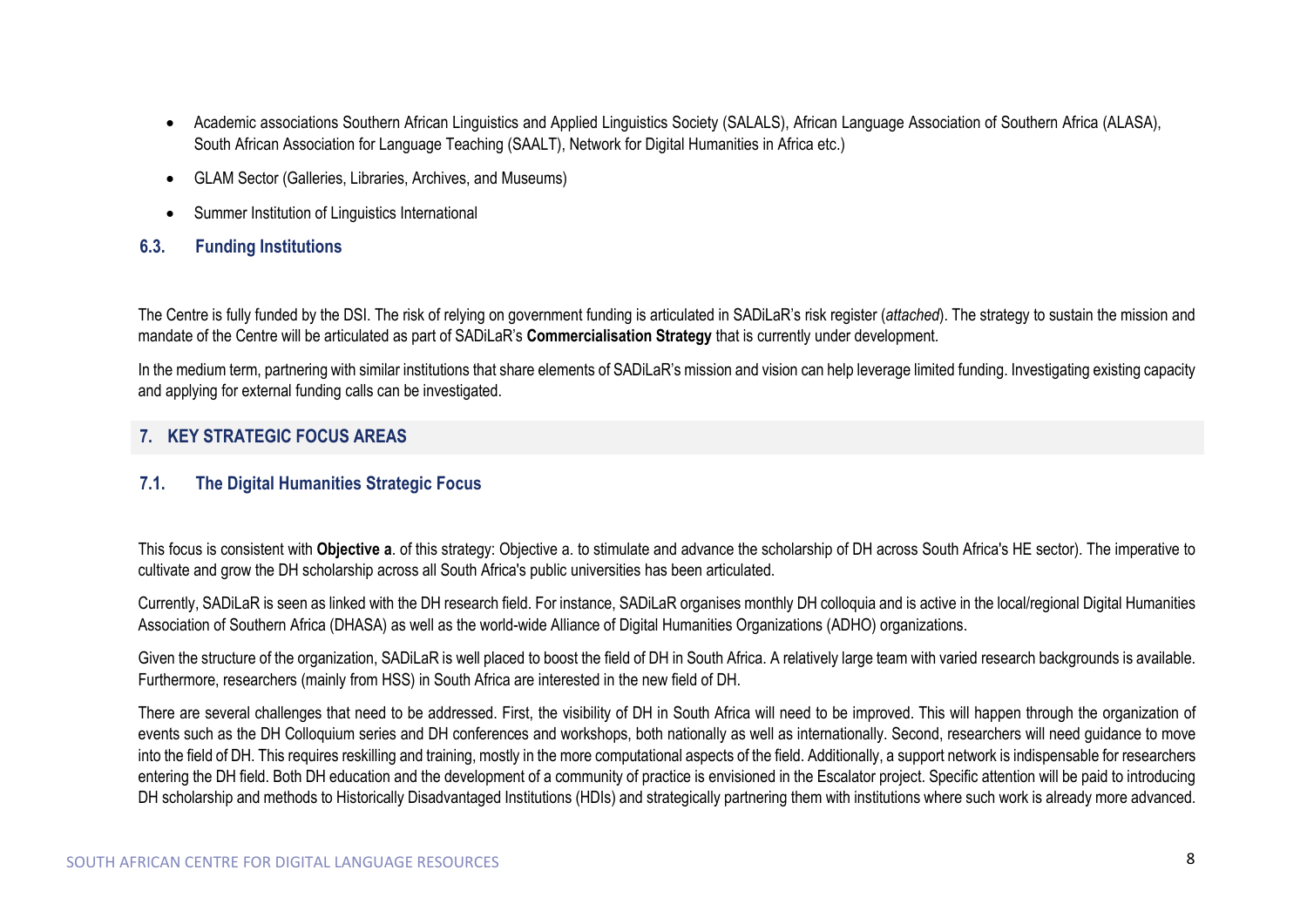The unified approach of the Escalator project provides a central place of information (educational material), illustration of ongoing DH scholarship, and the building of a network in the form of a community of practice, which should also address the inherent interdisciplinary and collaborative nature of DH.

## <span id="page-8-0"></span>**7.2. The Commercialisation Strategic Focus**

This strategic focus is consistent with **Objective c:** To provide digital resources and tools for the development of a wide range of language-technology applications. It was identified at the RI's strategy meeting that SADiLaR was lagging behind other similar infrastructures world-wide, with respect to commercialisation and computational integration. The commercialisation strategic focus will articulate processes of leveraging current tools and resources in developing viable commercial outputs in line with DSI requirements. In order to develop this strategic focus area, certain baseline activities are required as well as the need to ascertain, from the RI and its governance structures, what commercialisation entails. The RI, where practically feasible, needs to be responsive to the imperative of the National System of Innovation (NSI), in order to contribute to the DSI's socio-economic transformation efforts.

Role of governance as part of SADiLaR's commercialisation strategy:

- Processes to be defined: Common terminology clarified and IP and revenue share discussed
- between different project partners
- Structure to be defined: Organisation and business-development processes to be confirmed
- SADiLaR needs to play the role of facilitator

#### Existing commercialisation possibilities:

- Start with existing areas of expertise and possible quick wins in new areas with low investment
- Basic text processing in many ways non-revenue bearing
- Speech recognition potentially revenue bearing

#### Areas to be developed:

- Child Language Capability Measure (CLN) potentially revenue bearing
- Analytics revenue-bearing potential
- Service-orientated mindset that would enable sharing, use and sustainability of language data tools for research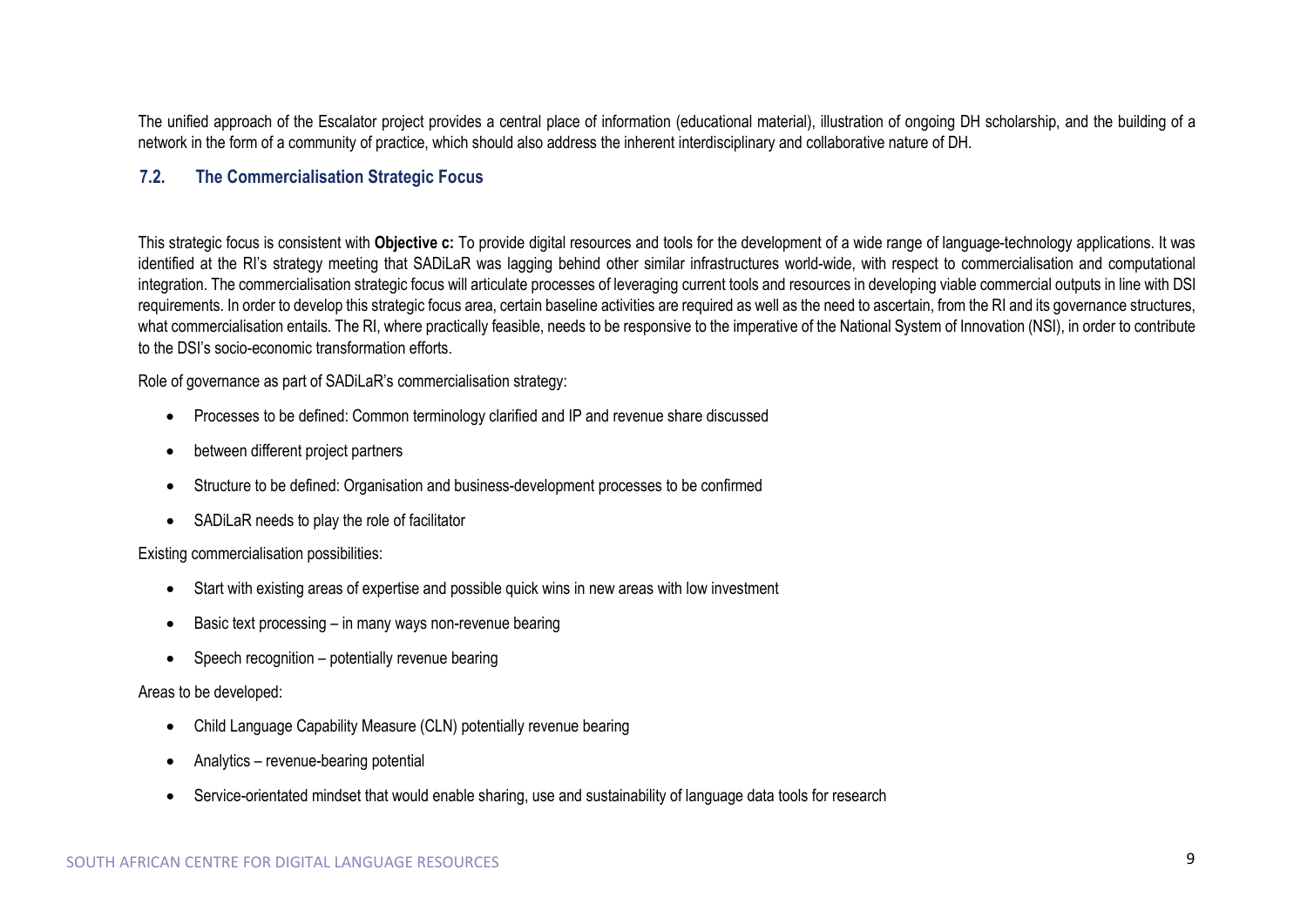Current commercialisation environment:

- Budget reduction of 10% makes introduction of commercialisation more criticals but also more
- challenging, given constraints with regard to provision of seed funding, for example
- Economic power of small language groups is limited, meaning commercial return on investment is limited, and true commercial investment appears to be limited to larger language groups
- Non-revenue bearing commercialisation seen as an outcome of government funded RI

## <span id="page-9-0"></span>**7.3. The Communication Strategic Focus**

The imperative to develop a strong communication strategy has been articulated as a need more than once by stakeholders, as well as during internal analysis.

Communication is a vital factor in development efforts, whether in the form of information dissemination, offering guidelines and prescriptions, instigating advocacy, or prompting persuasion or dialogue. The strategy must also align with SADiLaR's mission and vision.

Aims and objectives of communication strategy:

- The communication strategy includes communication with all stakeholders (internal and external) to ensure that all the communities are reached and that SADiLaR plays a central role in enabling and facilitating access to digital research and development within the HSS.
- In reaching these objectives, the communication strategy is set out in accordance with the following specific RI aims, while also aligning it with the DSI Communication Strategy where synergies exist:
- Increase an understanding of the HSS within communities as well as the broader public of the nature of SADiLaR as an RI as well as its operations
- Building and fostering relationships with key SADiLaR stakeholders
- Strengthening internal communications to achieve acceptance and commitment from the core of the SADiLaR hub
- Strengthening communication and relations with stakeholders by reaching various target audiences via the right channels
- Disseminate outputs of SADiLaR projects to key stakeholders
- Get buy-in from stakeholders to facilitate commercialisation and deliver on end-user products/services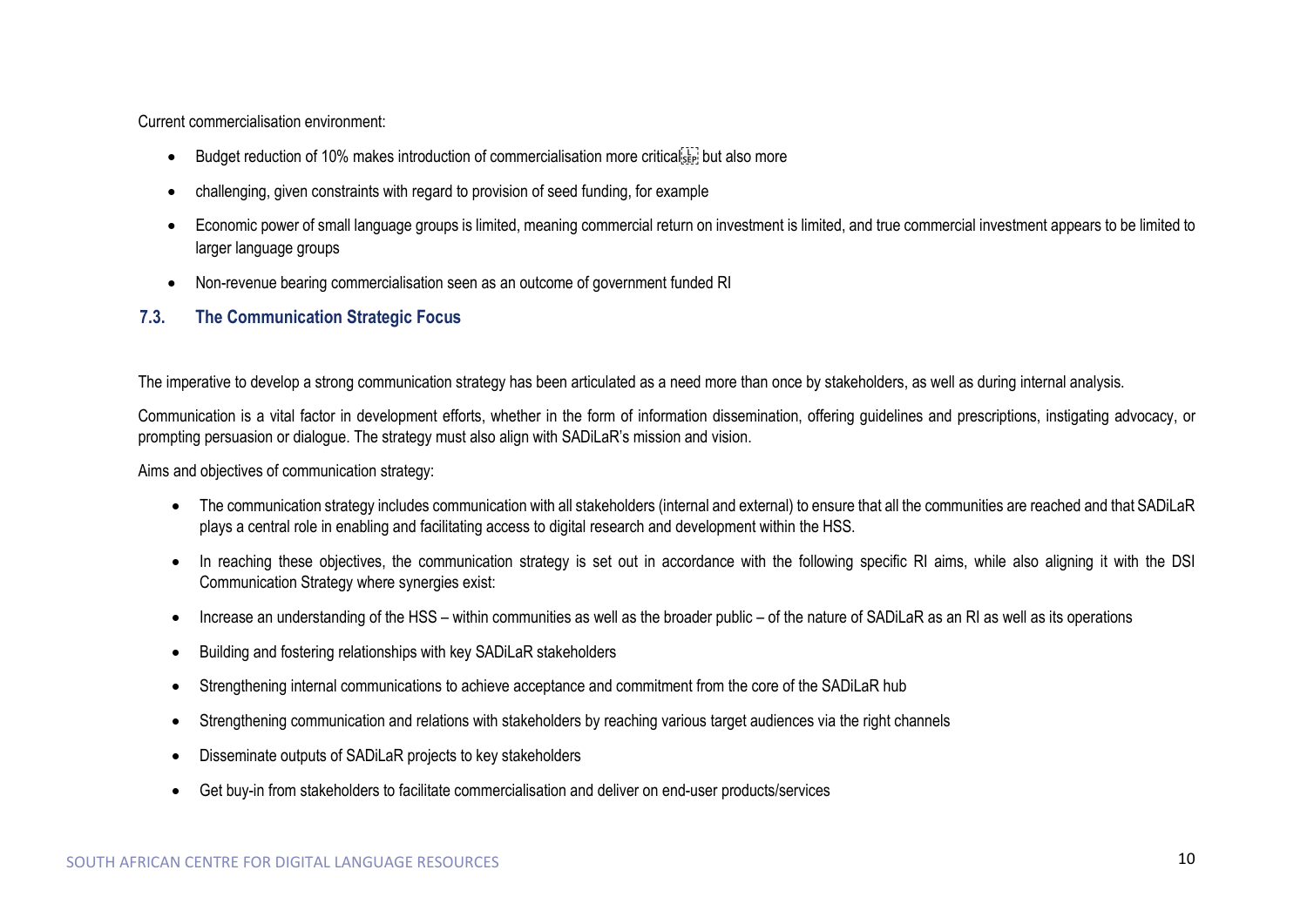Key messages of SADiLaR:

- SADiLaR is an RI as part of the DSI SARIR programme
- SADiLaR enables research and development of South African languages to assist communities to receive information in their mother-tongue languages, to study in their languages, and to contribute to the knowledge community
- Support for open access to language resources and tools available to assist research and development within the HSS
- Open for collaboration opportunities data storing/distributing, research projects, digitisation, terminology development, commercialization
- Boost mother-tongue education; provide centralised resources for several institutions and digital language resources for online learning

In 2019, SADiLaR had a strong community/direct drive, and the hub reached out to various institutions face-to-face with language celebrations. The Covid-19 pandemic led to restrictions in face-to-face communication and prompted a move to virtual engagements. It will be important to keep messaging personal.

The strategy of 2021-2023 will have a strong focus on reaching our audiences virtually, with a personal digital touch. The strategy will result in building the SADiLaR community, foster good and long-term relationships, and also have a strong outreach to external stakeholders for funding, collaboration and commercialisation.

## <span id="page-10-0"></span>**7.4. The Research and Training Strategic Focus**

This strategic focus is consistent with the **Objective b:** To open new frontiers of research in the HSS in general. This deals directly with the research performed and the outputs attained. It is also directly related to the DH focus, which deals with the development and advancement of DH as well as strengthening transdisciplinary transformation.

As a current starting point, a relatively large team of researchers is currently active at SADiLaR's hub. This means that a relatively large range of research topics can be addressed, encompassing all the official languages in South Africa. Additionally, SADiLaR hosts a repository that contains much of South Africa's natural language processing resources. This starting point aligns well with a research focus on (computational) linguistics in the field of DH. The repository will also be positioned to play a key role in providing data that can stimulate research in the fields of data science, language technology, and artificial intelligence.

Even though the field of DH and the corresponding research methodologies are still relatively unknown in South Africa, the DH's strategic focus aims to tackle this. However, given this situation, a large range of topics in this field are still unexplored. This provides a huge opportunity to boost research in this area.

On a practical note, SADiLaR aims to identify virtual labs that will be hosted by a researcher in the hub, but external researchers (e.g., from the nodes and other universities) are welcome to join. This will introduce several focus areas, allow for increased collaboration (internal and external), and will also boost training of (computational) skills and